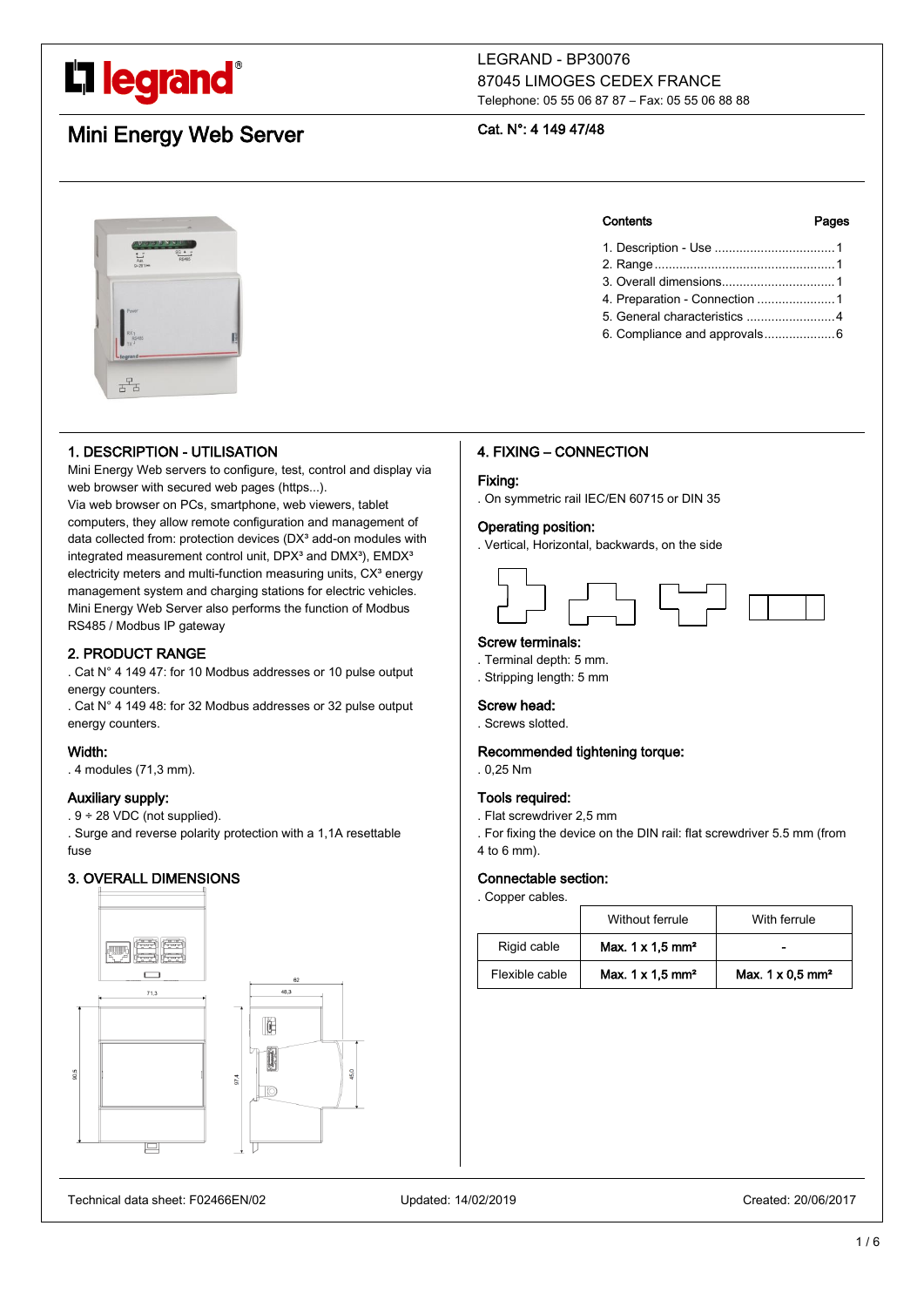# Cat. N°: 4 149 47/48

# 4. FIXING - CONNECTION (continued)

# Wiring diagrams:

# . Configuration1:

Web server used as a Modbus/IP gateway (all RS485 devices are directly wired to the Web server).



. Configuration2:

Web server used as a Modbus/IP gateway (some RS485 devices are directly wired to the Web server) and as a Gateways IP "Concentrator"

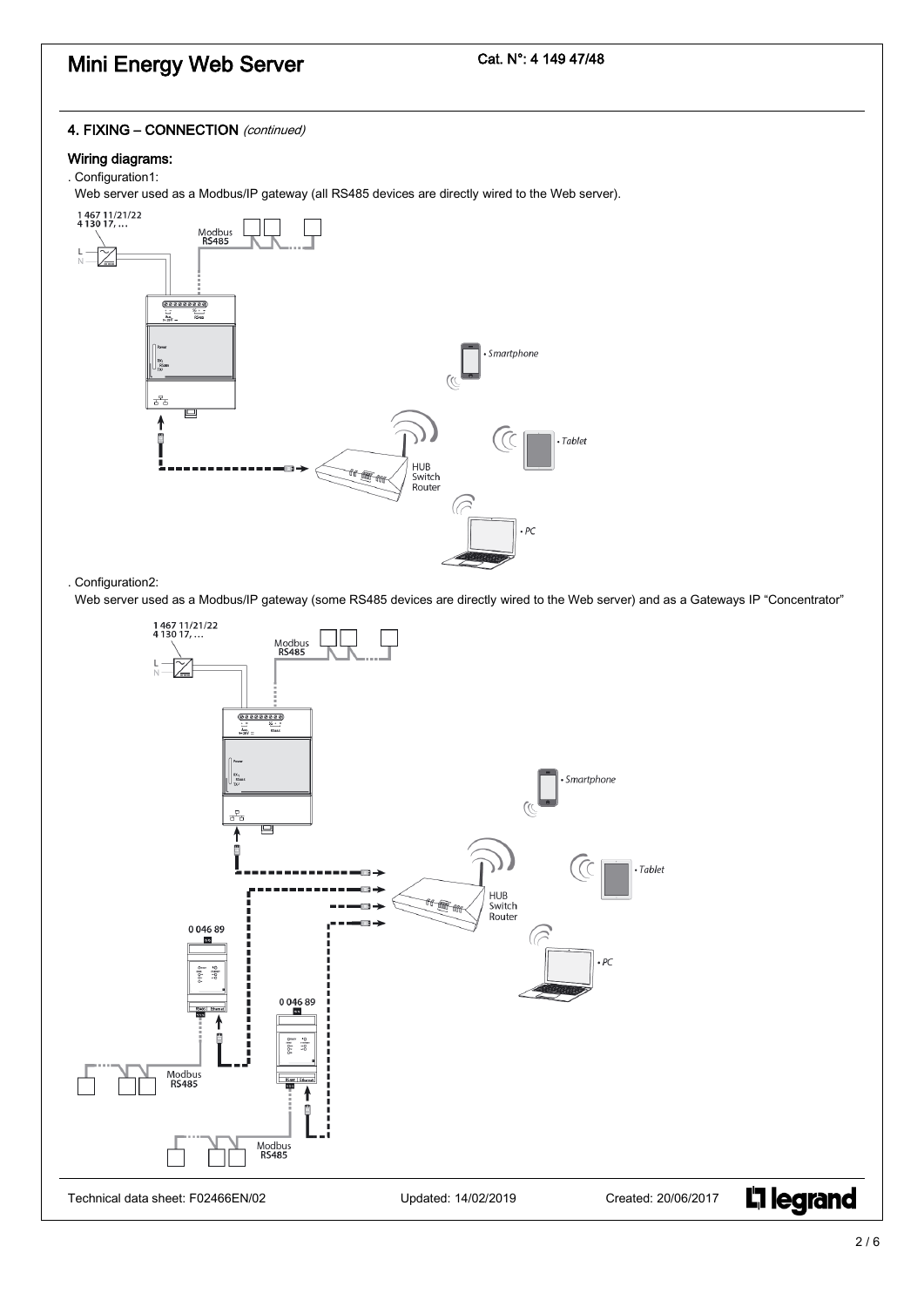# Cat. N°: 4 149 47/48

# 4. FIXING - CONNECTION (continued)

# Wiring diagrams (continued):

### . Configuration3:

 Web server used as a Gateways IP "Concentrator" (All Modbus RS485 devices are wired only to Gateways 0 046 89, which then communicate with the Web Server)



**L'1 legrand**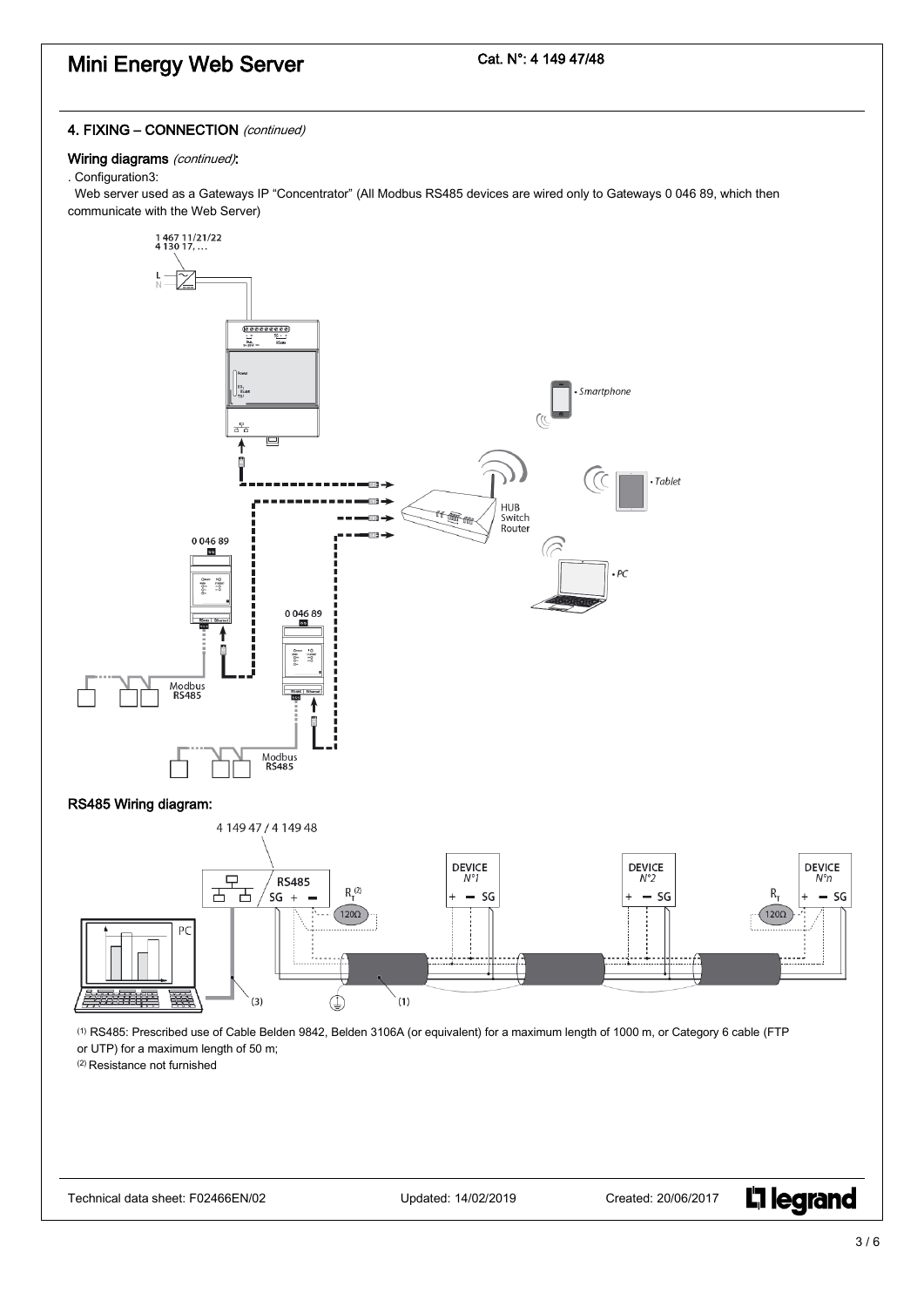# Cat. N°: 4 149 47/48



**L'1 legrand**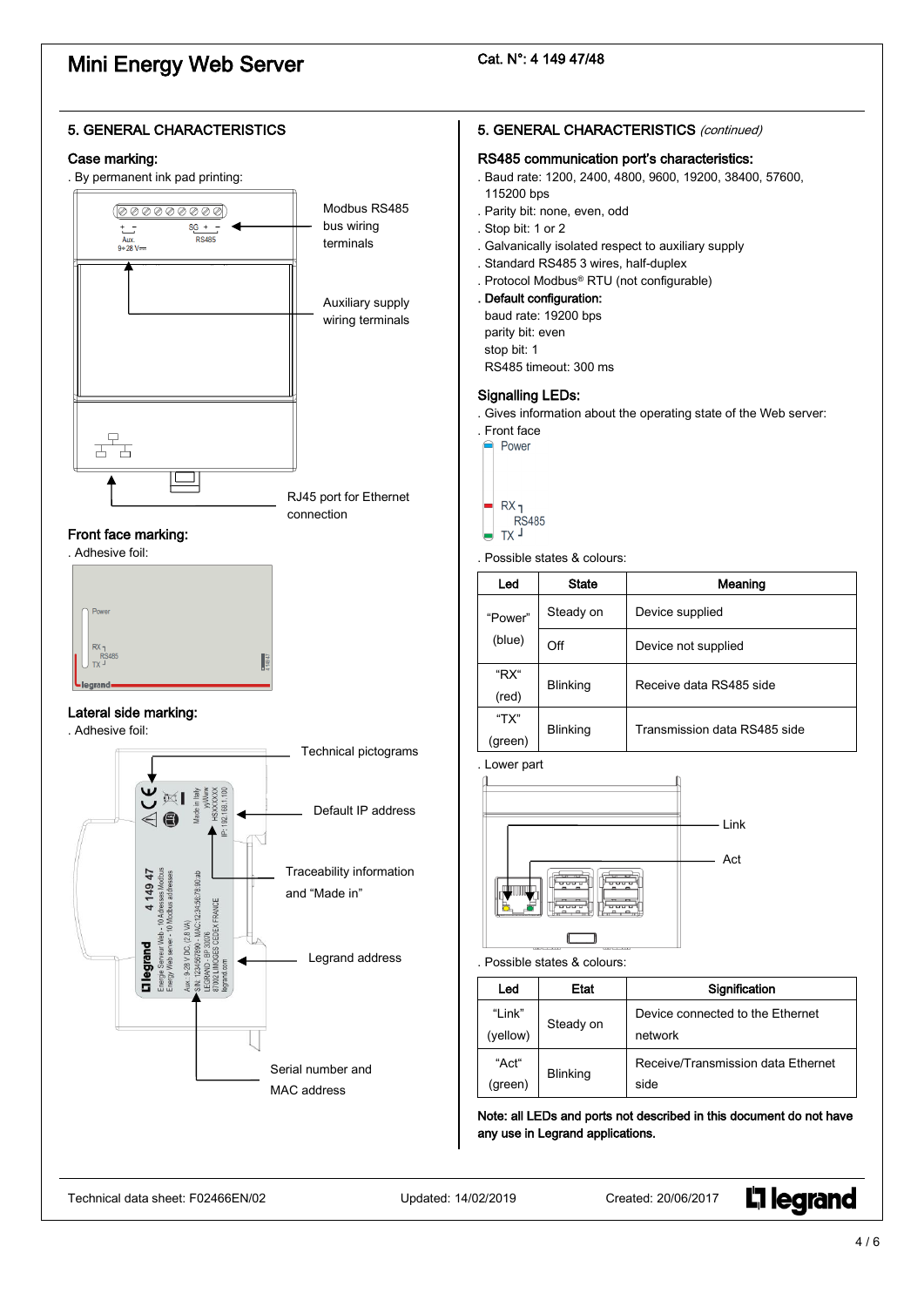# 5. GENERAL CHARACTERISTICS (continued)

#### Technical characteristics of communication:

. Ethernet specification compliance: IEEE 802.3, EIA RS485 . Interface Ethernet: RJ45 10/100Mb

#### Default configuration:

- . IP Address: 192.168.1.100
- . Subnet Mask: 255.255.255.0
- . Gateway: 198.168.1.1

#### IT security:

. Server web pages use HTTPS with SSL and 256-bit cryptography (AES-256).

# Operating system:

The operating system is Linux (Ubuntu / Debian) and the embedded application on the Web server is written in Java.

#### Web pages access:

. Access to the web Servers pages and data is secured by two identification codes (PIN and PUK codes).

. Four types of "default" users are configured:

| User          | <b>PIN</b> | <b>PUK</b>       |
|---------------|------------|------------------|
| administrator | 99999      | 00000 9999 00000 |
| greenUp       | 88888      | 00000 8888 00000 |
| Installer     | 55555      | 00000 5555 00000 |
| user          | 11111      | 00000 1111 00000 |

Note: The home page ("home") will be different depending on the type of user that access to the device (for more details refer to the user manual).

### Historical of consumptions

. All energy, water and gas values (Δ of consumptions and global counters) and statistical values (average values, peak values, etc.), only if available on the device making the measurement, are saved automatically in files ".CSV" compatibles with Excel or "csv" reader. . Access to this data is possible in several ways:

- "FTP" protocol
- creation of a network drive
- data download via web pages
- receive automatic reports sent by the web server

(for more details refer to the user manual).

### Data storage time:

. Energies (Ea+), Water consumption, Gas Consumption: data

# storage time is unlimited.

Sampling of data (accuracy per minutes) is over time reduced, thus passing to an accuracy per hour  $\rightarrow$  per day  $\rightarrow$  per month  $\rightarrow$  per year for the oldest stored data.

Sampling of data (accuracy per minutes) is over time reduced, thus passing to an accuracy per hour  $\rightarrow$  per day  $\rightarrow$  per month  $\rightarrow$  per year for the oldest stored data.

#### 5. GENERAL CHARACTERISTICS (continued)

#### Data storage time (continued):

. For data such as:

THD (if available on the measuring device installed)

Harmonics (if available on the installed measuring device)

Min, max, average values (if available on the measuring device installed) Status information (if available on the device installed)

#### the storage time is limited according to:

total number of registered devices

number of "EQ" devices activated

 type of registered devices (e.g. Energy meter, Multifunction devices, ...)

Sampling of data (accuracy per minutes) is over time reduced, thus passing to an accuracy per hour  $\rightarrow$  per day  $\rightarrow$  per month  $\rightarrow$  per year for the oldest stored data.

#### Real Time Clock:

. Internal RTCC circuit with back-up non-replaceable Lithium battery (type CR 1025, 3 VDC).

- . Expected battery life without main power supply: ~3 years
- . Expected battery life with main power supply: >10 years

# Impulse withstand voltage:

. Aux. Supply:

wave 1,2 / 50 μs, 2 Ω: 0,5kV

. RS485 port: wave 1,2 / 50 μs, 2 Ω: 0,5kV wave 10/1000 μs: peak 600 W

#### Protection against electrostatic discharges:

. Port RS485, Terminals " + " and " - ": human body model (HBM): 15 kV discharge on contact with a metal object: 8 kV

#### Pollution degree:

. 2

#### Ambient operating temperature:

. Min. = 0°C; Max. = +50°C

#### Ambient storage temperature:

. Min. = -20°C; Max. = +70°C

#### Plastic material:

. Self-extinguishing polycarbonate.

. Heat and fire resistant according to IEC/EN 60695-2-12, glow-wire test at 960°C.

#### Protection Index:

. Protection index of terminals against direct contacts:

- IP2X (IEC/EN 60529). . Protection index of terminals against solid and liquid bodies (wired device): IP 20 (IEC/EN 60529).
- . Protection index of the front face against solid and liquid bodies: IP 40 (IEC/EN 60529).
- . Class II, front panel with faceplate.

**L'1 legrand**